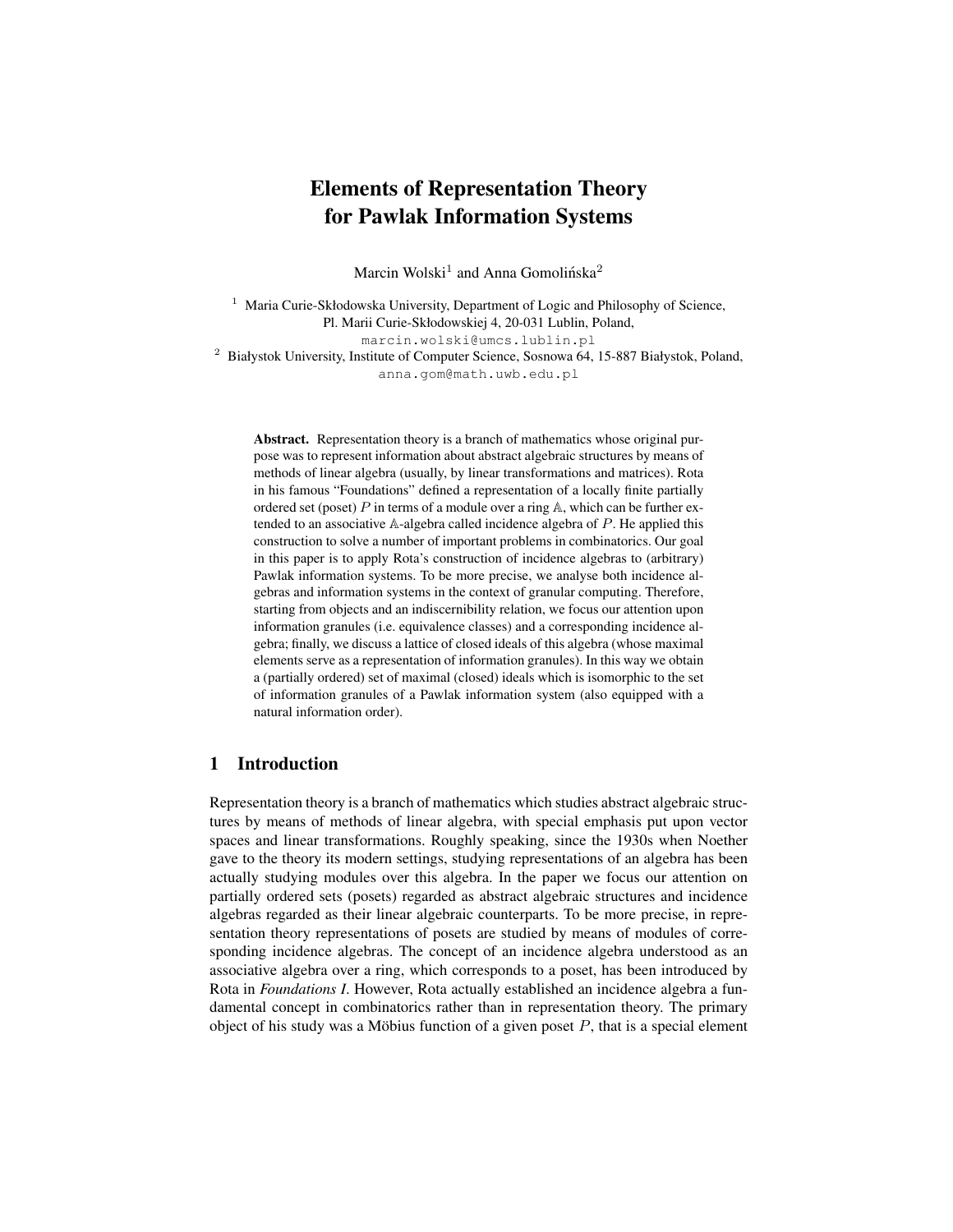of the incidence algebra  $INC(P)$  of P; it turned out that the Möbius function was a fundamental invariant of posets. In contrast to his approach, in the present paper we are not interested in combinatorial properties of posets and their incidence algebras, but in their mutual relationships and possible applications to data analysis. For this reason we simplify a bit also representation theory and we focus our attention on special features of incidence algebras proved by Rota in [3]. Thus, in what follows, we discuss objects and the corresponding incidence ring, then we focus on equivalence classes of indiscernible objects (information granules) and the corresponding incidence algebra, and finally we shortly discuss a lattice of ideals of these rings whose elements (closed ideals) may serve as a representation of information granules.

#### 2 Rough Sets and Granular Computing

In this section we recall basic concepts from rough sets, however, we frame the presentation so as to fit the granular computing approach to data. Generally speaking, granular computing is a paradigm of (or better still, theoretical perspective on) information processing. It focuses on the idea that the knowledge which is present in data can be processed at various levels of resolution or scales; in other words, at various levels of granulation. Therefore in this section, while considering a partition of a set of objects (induced by an indiscernibility relation), we make further steps and equip this partition (regarded as a set of information granules) with some additional structure (e.g. order), which would reflect the information about objects on the level of granules (i.e. at a lower resolution).

**Definition 1 (Information System).** A quadruple  $\mathcal{I} = \langle U, Att, Val, f \rangle$  is called an information system*, where*

- U *is a non–empty finite set of objects;*
- Att *is a non–empty finite set of attributes;*
- $Val = \bigcup_{A \in Att} Val_A$ , where  $Val_A$  is a (non-empty) value–domain of the attribute A*;*
- $f : U \times Att \rightarrow \mathcal{P}(Val)$  *is an information function, such that for all*  $A \in Att$  *and*  $a \in U$ ,  $f(a, A) \subseteq Val_A$ .

*If*  $f(a, A) \neq \emptyset$  *for all*  $a \in U$  *and*  $A \in Att$ *, then the information system I is called* complete*; otherwise, it is called* incomplete*. If* f(a, A) *is a singleton (i.e.* {val}*, where*  $val \in Val_A$ , for all  $a \in U$  and  $A \in Att$ , then it is called deterministic.

Usually, an information system is supposed to be complete and deterministic. However, in what follows by an information system it is meant a system without any additional requirements.

The language for object description in an information system  $\langle U, Att, Val, f \rangle$  is the descriptor language  $\mathcal{L}_{Desc}$  [8]; its primitive formulas (atoms) are descriptors of the form  $[A = val]$ , where  $A \in Att$  and  $val \in Val_A$ , which is read as *an attribute A has a value val*:

$$
\alpha ::= [A = val] | \neg \alpha | \alpha \wedge \beta | \alpha \vee \beta
$$

The set of atoms is denoted by  $\Phi$ , and  $\mathcal{F}_{Desc}$  denotes the set of all well-formed formulas.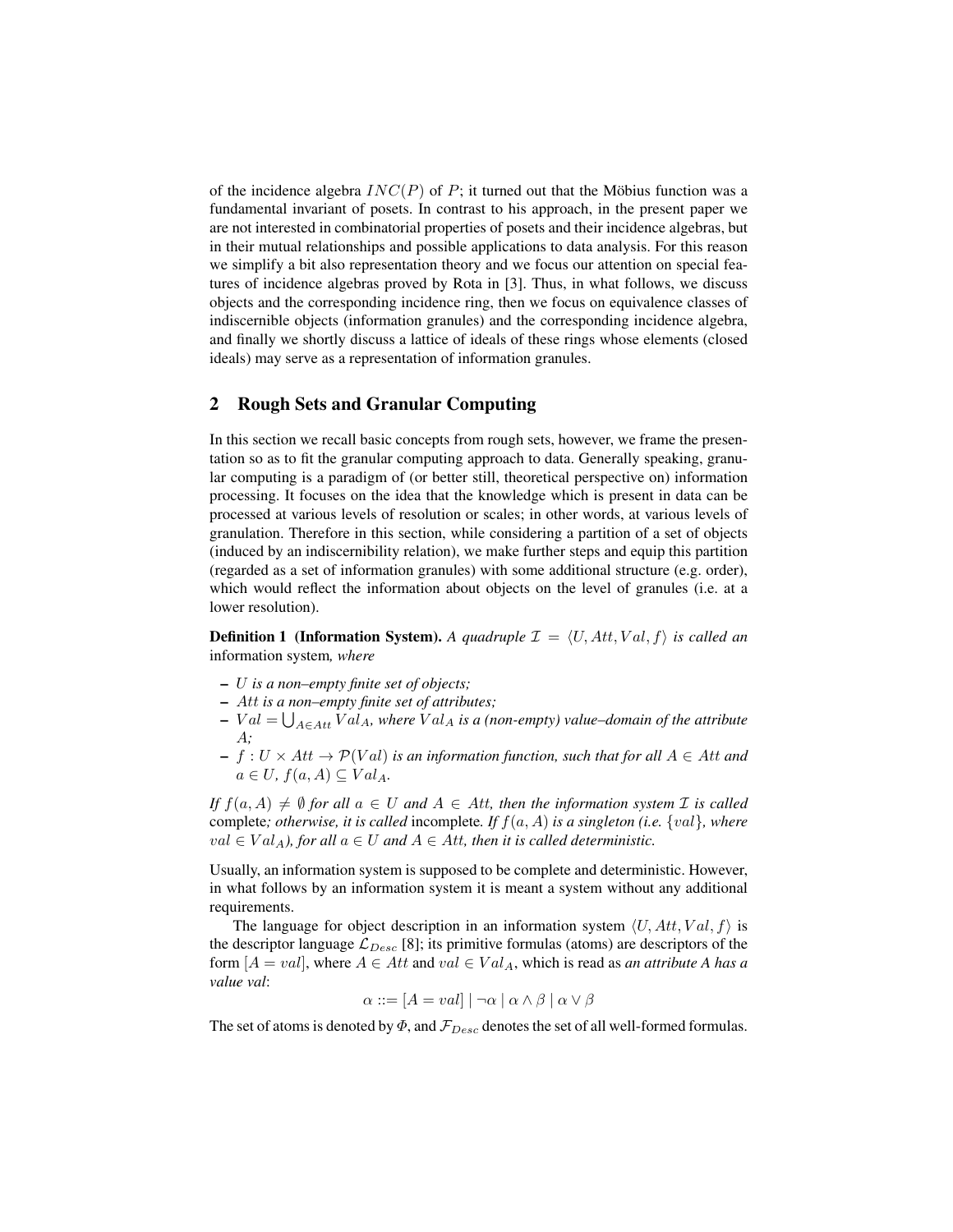**Definition 2** ( $\mathcal{L}_{Desc}$  **Model).** Let  $\mathcal{L}_{Desc}$  *be a descriptor language over an information system*  $\langle U, Att, Val, f \rangle$ *. Then*  $\langle U, v \rangle$  *is a model, where*  $v : U \times \Phi \to \{0, 1\}$  *is a function assigning to each pair*  $(a, p)$ *, where*  $a \in U$  *and*  $p \in \Phi$ *, a truth value. We usually write*  $v(a, p) = 1$  *(or*  $v_a(p) = 1$ *), which is read as for the object a, p is true. Let us define:* 

– va([A = val]) = 1 *if* val ∈ f(a, A)*, and 0 otherwise.*

*As usual, the function v is extended to every formula*  $\alpha \in \mathcal{F}_{Desc}$  *in the standard way.* 

It is worth noticing that in the case of an incomplete information system, if  $f(a, A) = \emptyset$ , then  $v_a([A = val]) = 0$  for all values  $val \in Val_A$ .

With each object  $a \in U$  we associate the set of atoms of  $\mathcal{L}_{Desc}$  which are true for the object a:

$$
|a|_{\mathcal{L}_{Desc}} = \{ p \in \Phi \mid v_a(p) = 1 \}
$$

Whenever the context of an information system and the descriptor language over this system is clear, we shall omit the subscript and simply write  $|a|$ . The sets of this form induce a preorder on the set of objects U:

$$
a \leq b
$$
 iff  $|a| \subseteq |b|$ ,

for all  $a, b \in U$ . Intuitively,  $a \leq b$  means that we have more pieces of information about the object  $b$  than about  $a$ . As usual, when we have the same knowledge about two objects, then these objects are indiscernible, denoted by  $\alpha$  IND  $\delta$ :

$$
a \, IND \, b
$$
 iff  $a \leq b$  and  $b \leq a$ .

Clearly, IND is an equivalence relation.

**Proposition 1.** Let  $\langle U, Att, Val, f \rangle$  be a complete and deterministic information sys*tem. Then*  $\leq$  *and IND coincide.* 

As usual, the partition of U induced by  $IND$  is denoted by  $U/IND$ . The proposition above tells that in the case of a complete information system, the quotient set  $U/IND$ inherits no order (different than the identity) from the preordered set  $(U, \leq)$ . However, in the case of incomplete and nondeterministic systems there is non-trivial inheritance of information. Let  $[a]_{IND} \in U/IND$  denote the equivalence class induced by a, then let us define  $\leq$  on  $U/IND$  (by abuse of notation we use the same symbol as for U):

$$
[a]_{IND} \leq [b]_{IND}
$$
 iff  $a \leq b$ .

**Proposition 2.** Let  $\langle U, Att, Val, f \rangle$  be an information system. Then  $(U/IND, \leq)$  is a *partially ordered set.*

Actually, any preordered set  $P = (U, \leq)$  can be viewed as a partially ordered set  $U/IND$  with the order inherited from  $P$ . Furthermore, for finite sets the preordered set P can be viewed as a pair  $(U/IND, \gamma)$ , where  $\gamma : U/IND \to \mathbb{N}$  returns the number of elements of a given equivalence class. The following proposition comes from [1].

**Proposition 3.** Let  $P = (U, \leq)$  and  $P' = (U', \leq')$  be two finite preordered sets. Sets P *and* P <sup>0</sup> *will be isomorphic if there exists an isomorphism* f *of partially ordered sets*  $(U/IND, \gamma)$  and  $(U'/IND', \gamma')$  such that  $\gamma = f \circ \gamma'$ .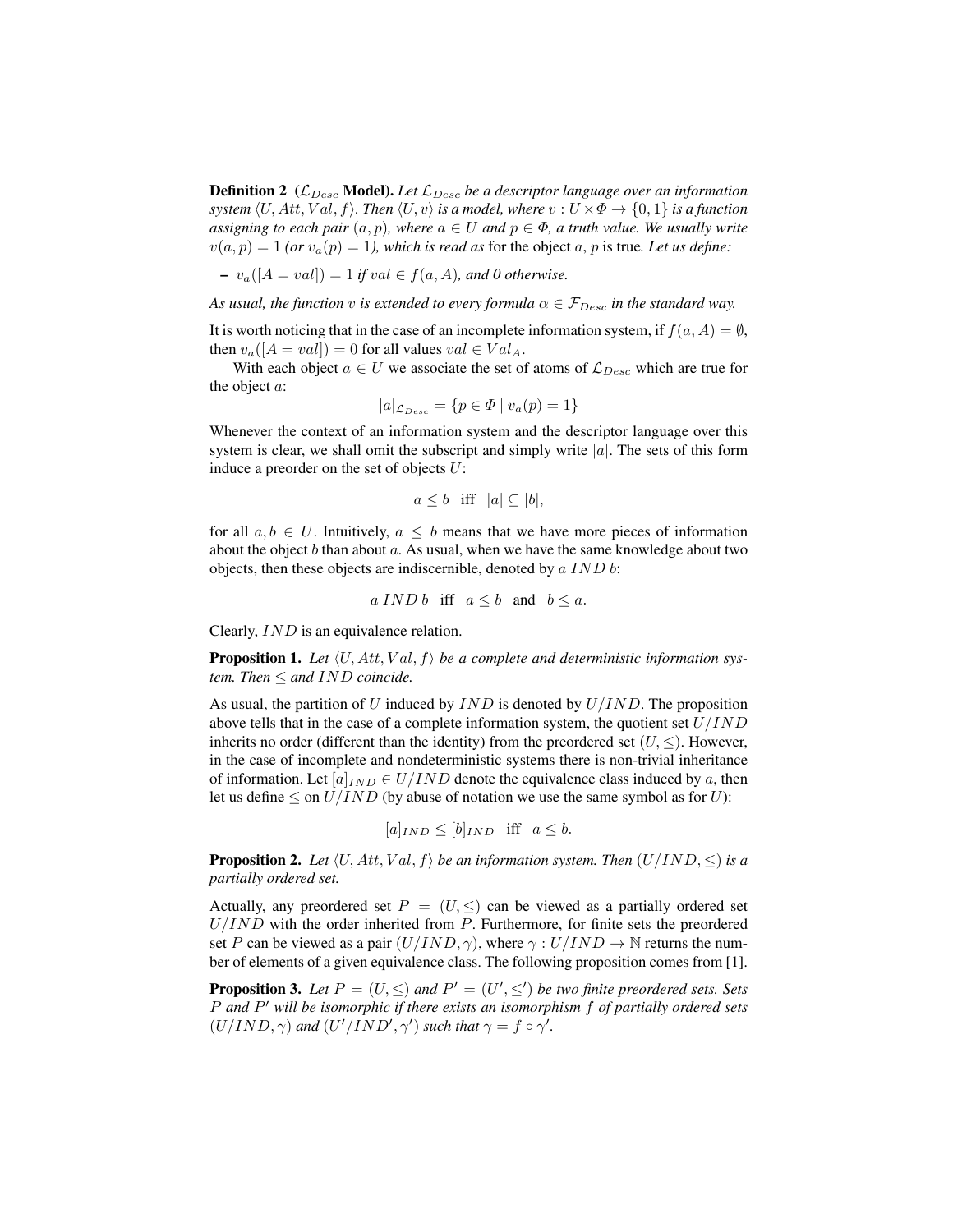In consequence, in the case of a finite preordered set  $P = (U, \leq)$ , we can pass between P and its representation  $(U/IND, \gamma)$  forth and back by means of a partially ordered set  $(U/IND, \leq)$  without any loss of information.

*Example 1.* Let us consider a simple example of a data table describing patients and their mammography test results and the medical diagnosis concerning cancer (as depicted by Fig. 1). This information system is nondeterministic and for the object 5 we have

 $v_5([Test result = Positive]) = v_5([Test result = Negative]) = 1.$ 

In consequence, the relations  $\leq$  and  $IND$  are given by

 $\leq = \{(1, 1), (2, 2), (1, 2), (1, 5), (2, 1), (2, 5), (3, 3), (4, 4), (3, 4),$  $(3, 5), (4, 3), (4, 5), (5, 5)\},\$  $IND = \{(1, 1), (2, 2), (1, 2), (2, 1), (3, 3), (4, 4), (3, 4), (4, 3), (5, 5)\},\$ 

respectively. The quotient set  $U/IND$  is equal to  $\{[1]_{IND}, [3]_{IND}, [5]_{IND}\}$ , where  $[1]_{IND} = [2]_{IND} = \{1, 2\}, [3]_{IND} = [4]_{IND} = \{3, 4\}$  and  $[5]_{IND} = \{5\}$ . Because these two relations are different we obtain a non-trivial poset  $(U/IND, \leq)$ , depicted in Fig. 1.

| Patient                     | Test result        | Cancer |
|-----------------------------|--------------------|--------|
|                             | Positive           | No     |
| $\mathcal{D}_{\mathcal{L}}$ | Positive           | No     |
| 3                           | Negative           | No     |
|                             | Negative           | No     |
| 5                           | Positive, Negative | Nο     |

Fig. 1. A data table (i.e. information system) corresponding to the mammography test.



Fig. 2. Hasse diagram of  $(U/IND, \leq)$ .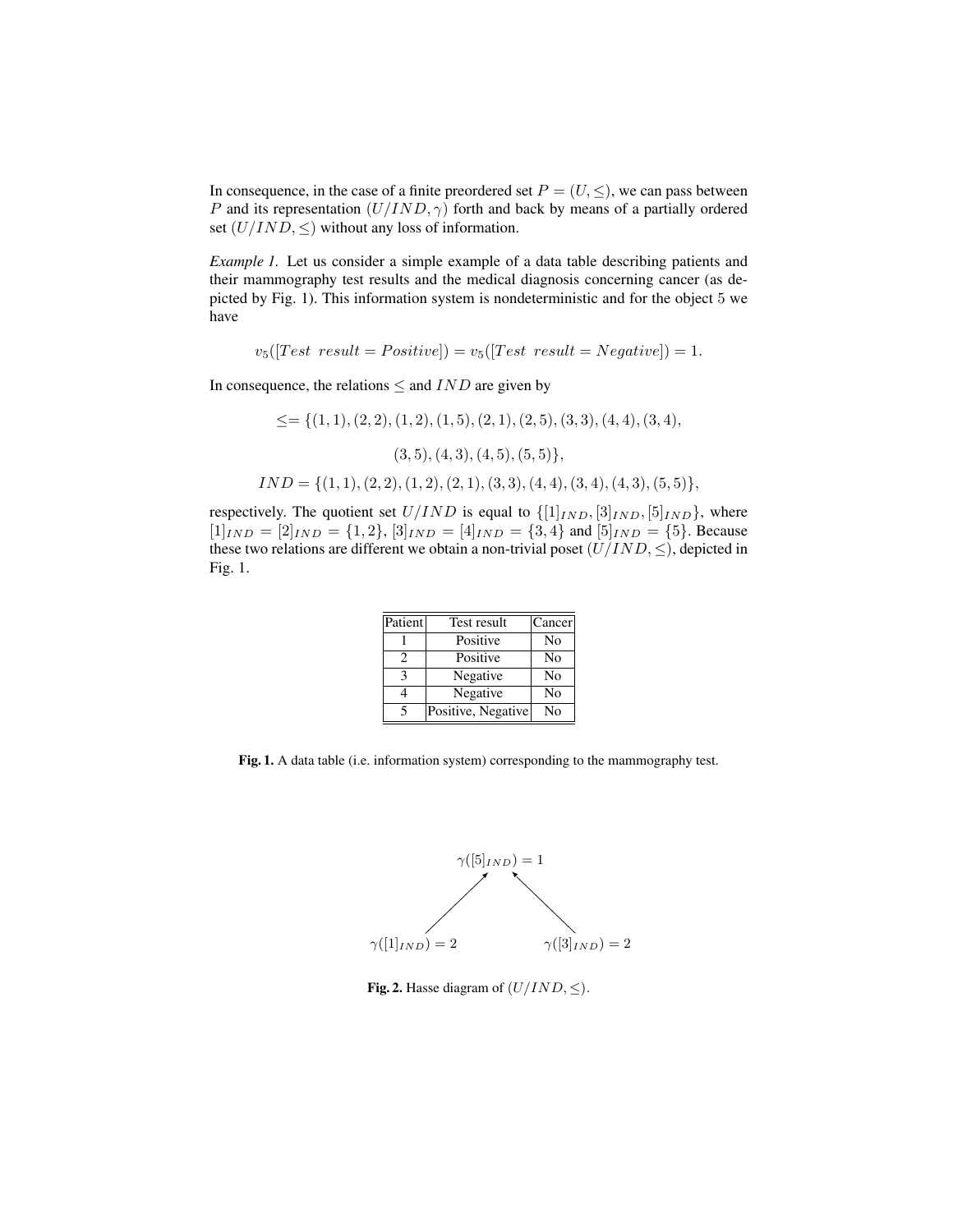Intuitively, the set  $U/IND$  consists of basic information granules induced by an information system  $\langle U, Att, Val, f \rangle$ . Thus the poset  $(U/IND, \gamma)$  actually represents information encoded by  $\langle U, Att, Val, f \rangle$  from granular perspective. As said earlier, we can regard  $(U/IND, \leq)$  as  $(U, \leq)$  presented at a lower resolution.

### 3 Incidence Algebras

Incidence algebras were introduced by Rota in [10] and elaborated in [3]. In order to make the presentation self-contained we recall some basic concepts from algebra (and only them) useful for a better understanding of the paper.

**Definition 3** (Module). A left module M over a ring A consists of an Abelian group  $(M, +)$  *and an operation*  $* : A \times M \rightarrow M$  *such that for all*  $r, s \in A$  *and*  $a, b \in M$  *we have:*

*1.*  $r * (a + b) = r * a + r * b$ , 2.  $(r + s) * a = r * a + s * a$ , *3.*  $(r * s) * a = r * (s * a)$ , *4.*  $1 * a = a$  *if* A *has a multiplicative identity* 1*.* 

A right A-module M is defined similarly, only the ring acts on the right; if  $A$  is commutative, then left A-modules are the same as right A-modules and are simply called A-modules.

Definition 4 (Associative Algebra). *Let* A *be a fixed commutative ring. An associative* A*-algebra is an additive Abelian group* M *which has the structure of both a ring and an* A*-module in such a way that ring multiplication is* A*-bilinear:*

$$
r * (a * b) = (r * a) * b = a * (r * b),
$$

*for all*  $r \in \mathbb{A}$  *and*  $a, b \in M$ .

In other words, an A-algebra is an A-module equipped with the operation of multiplication (convolution)  $* : M \times M \to M$  of elements of M such that the above equations hold. By the standard abuse of notation, we have used the same symbol ∗ for multiplication by scalars (i.e.  $r * a, r \in A$  and  $a \in M$ ) and multiplication (convolution) of elements of M (i.e.  $a * b$ ,  $a, b \in M$ ). Obviously, the context always makes clear the meaning of the symbol ∗.

**Definition 5 (Ideal).** A subset  $I \subseteq M$  will be called a left ideal of  $\mathbb{A}$ -algebra if the *following conditions hold:*

– a + b ∈ I*, for all* a, b ∈ I*,*  $- r * a \in I$ *, for all*  $r \in \mathbb{A}$  *and*  $a \in I$ *,* – a ∗ b ∈ I*, for all* a ∈ M *and* b ∈ I*.*

In other words, a left ideal  $I \subseteq M$  is closed under addition, multiplication by scalars, and left multiplication by arbitrary elements of M. Replacing  $a * b \in I$  by  $b * a \in I$ we define a right ideal. A two-sided ideal is a subset that is both a left and a right ideal. Usually a two-sided ideal is referred to as an ideal.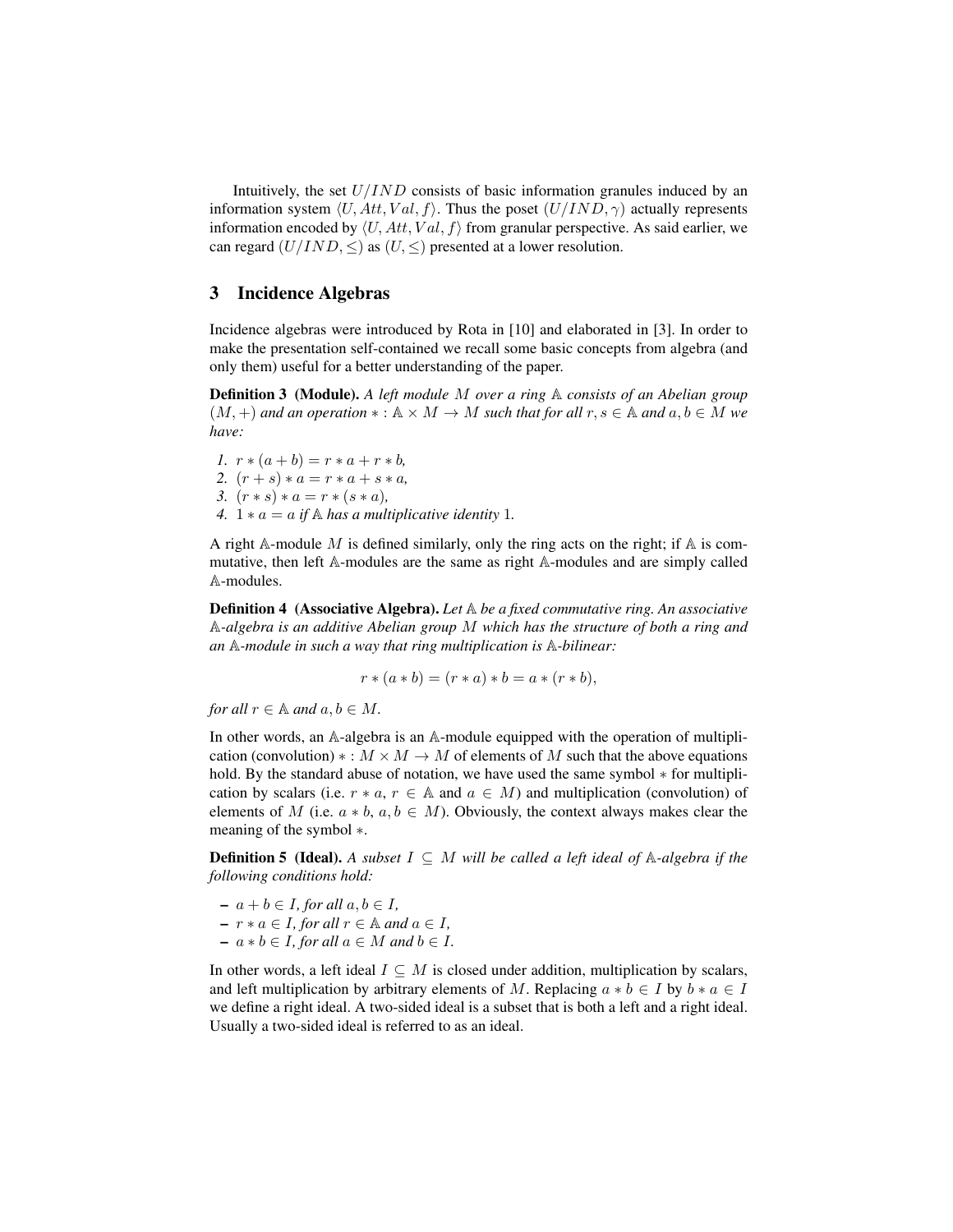Definition 6 (Product of Ideals). *Let* I *and* J *be ideals in a ring* A*. The ideal product is defined by*

$$
IJ = \{ \sum a_i b_i \mid a_i \in I, \ b_i \in J \}.
$$

Let  $P = (U, \leq)$  be a locally finite partially ordered set (poset), that is the relation  $\leq$  is a reflexive, transitive and antisymmetric, such that every interval  $[a, b] = \{c \in \mathbb{R}^d : |c| \leq 1\}$  $U \mid a \leq c \leq b$  is finite.

**Definition 7** (Incidence Algebra). An incidence algebra  $INC_{\mathbb{A}}(P)$  of a locally finite *partially ordered set*  $P = (U, \leq)$  *is a set of all functions*  $f : U \times U \rightarrow \mathbb{A}$ *, where*  $\mathbb{A}$  *is a commutative ring with multiplicative identity such that*

$$
f(a,b) = 0 \quad \text{if} \quad a \not\leq b.
$$

Of course, the sum and multiplication by scalars of these functions are defined in the standard way:

$$
(f+g)(a, b) = f(a, b) + g(a, b)
$$
 and  $(r * f)(a, b) = r * f(a, b)$ 

for all  $f, g \in Inc_{\mathbb{A}}(P), a, b \in U$  and  $r \in \mathbb{A}$ . Formally, it means that  $Inc_{\mathbb{A}}(P)$  is an A-module, which can be made an A-algebra by the addition of convolution, justifying the term *incidence algebra*:

$$
(f * g)(a, b) = \sum_{c:a \le c \le b} f(a, c)g(c, b)
$$

If  $a \nleq b$ , then there will be no c such that  $a \leq c \leq b$  and  $(f * g)(a, b) = 0$ ; such a sum we shall call degenerated. It is also worth noting that if  $P$  is finite and we present  $f \in Inc_A(P)$  as  $n \times n$  matrix  $\mathfrak{m}_f$ , where n is the number of elements of U, with  $(a, b)$ entry  $f(a, b)$ , then the operation of convolution will be the standard multiplication of matrices.

Definition 8 (Standard Topology). *The standard topology on an incidence algebra* INC(P) of a locally finite partially ordered set  $P = (U, \leq)$  is defined as follows: A *sequence*  $f_1, f_2, f_3, \ldots$  *converges to a function*  $f$  *if and only if*  $f_n(a, b)$  *converges to*  $f(a, b)$  *in the field* A *for every*  $a, b \in U$ *, when* n *goes to the infinity.* 

When studying of incidence algebras, a special role is played by ideals. When  $P$  is finite, then any two-sided ideal I is closed, i.e. I is a closed set in the standard topology. The following propositions proved by Rota in [3] are of special importance.

Proposition 4. *In a locally finite poset* P*, let* S(P) *be the set of all segments of* P *ordered by inclusion. Then there is a natural anti-isomorphism between the lattice of closed ideals of*  $INC(P)$  *and the lattice of order ideals of*  $S(P)$ *.* 

Since the proposition actually reveals the structure of closed ideals, let us sketch a proof (whose full form can be found in  $[3]$ ). Firstly, let us recall that an order ideal  $I$  of a poset  $P = (U, \leq)$  is a set  $I \subseteq U$  such that if  $a \leq b$  and  $b \in I$ , then  $a \in I$ . Let J be an ideal of  $INC(P)$  and  $Z(J)$  be the family of all segments [a, b] such that  $f(a, b) = 0$ , for all  $f \in J$ . Then  $Z(J)$  is an order ideal of  $S(P)$ . Conversely, let Z be an order ideal of  $S(P)$ , and let J be the set of all  $f \in INC(P)$  such that  $f(a, b) = 0$  if  $[a, b] \in Z$ . Then  $J$  is a closed ideal of  $INC(P)$ .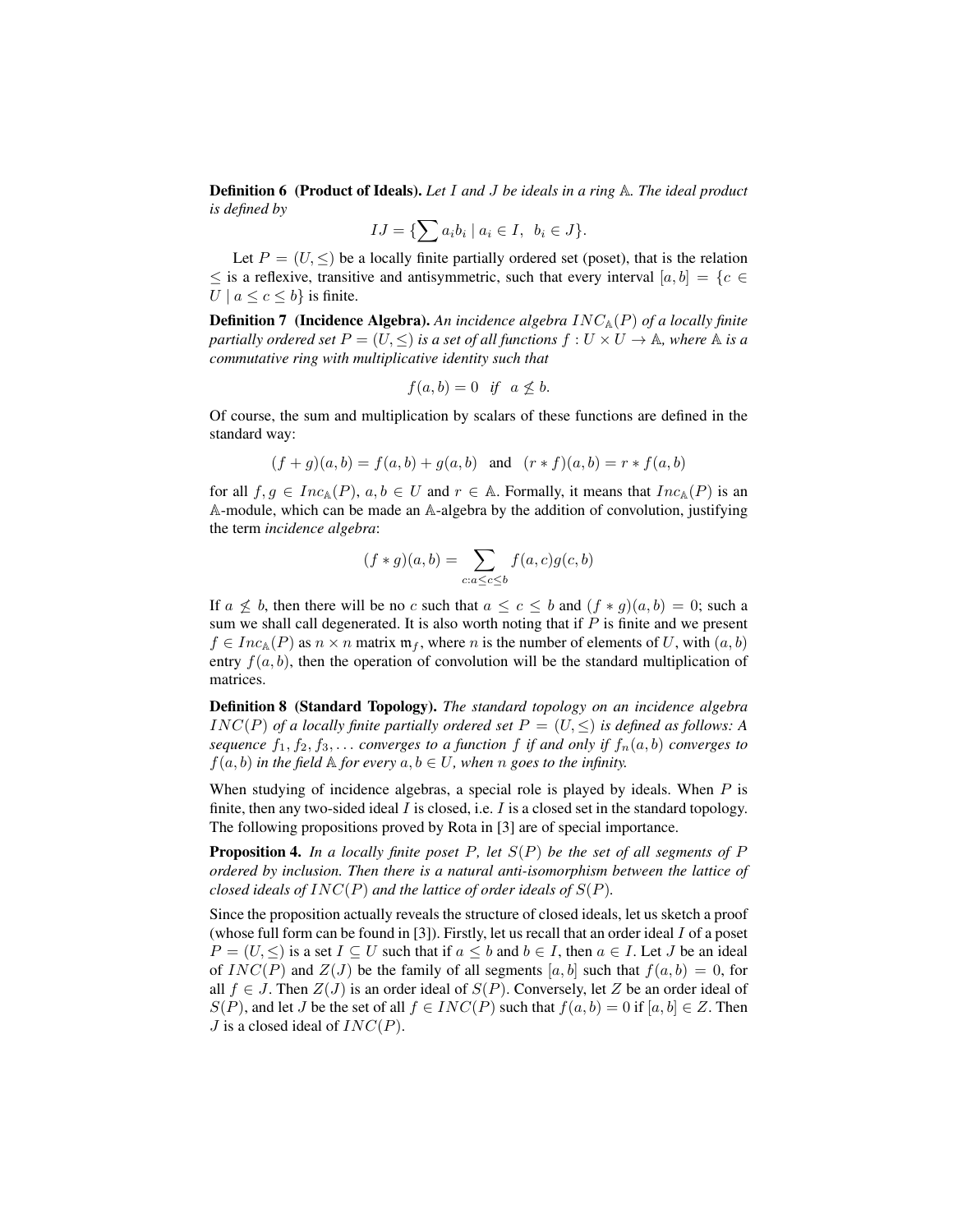**Proposition 5.** *The closed maximal ideals of incidence algebra*  $INC_A(P)$  *are those of the form*

$$
J_a = \{ f \in INC(P) \mid f(a, a) = 0 \}.
$$

Actually, what is important from our perspective is a one-to-one correspondence between elements of P and maximal closed ideals of  $INC(P)$  which have a very simple form. Therefore, we do not actually need to go into details of standard topologies of posets. It suffices to keep in mind that  $J_a$  is a set of special functions f such that  $f(a, a) = 0$ . The proposition above suggests how to represent the elements of P while building the representation of  $P$  in terms of an incidence algebra; we shall come back to this idea soon.

The following proposition comes from Stanley (see e.g.  $[11]$ ) – the proof is also presented in  $[3]$  – and shows that an ordered set P is uniquely determined by its incidence algebra.

**Proposition 6.** Let P and P' be (locally finite) partially ordered sets, and let A be a field. If  $INC_A(P)$  and  $INC_A(P')$  are isomorphic as  $A$ -algebras, then P and P' will *be isomorphic.*

The concept of an incidence algebra originally introduced by Rota for partially ordered sets can naturally be extended for preordered sets (just by replacing a poset by a preordered set in the above definitions). Belding in [2] proved that:

**Proposition 7.** Let P and P' be finite preordered sets and let A be a field. Then if  $INC_A(P)$  and  $INC_A(P')$  are isomorphic as  $A$ -algebras, then P and P' will be iso*morphic as preordered sets.*

In the case of preordered sets and rings,  $INC_A(P)$  is often referred to as an *incidence ring*. To complete the presentation, let us recall the connection between incidence rings of a preordered set and its corresponding partial order (see e.g. [5]).

**Proposition 8.** Let  $P = (U, \leq)$  be a finite preordered set and  $\mathbb A$  a commutative ring *with multiplicative identity, and*  $\hat{P} = (U/IND, \leq)$ *. Then*  $INC_{A}(P)$  *and*  $INC_{A}(P)$ <sup>*i*</sup> *are Morita equivalent.*

Recall that two unital rings  $A$  and  $A'$  will be Morita equivalent if the categories of their left modules are equivalent. In the category of commutative rings the Morita equivalence is exactly an isomorphism. Of course, the operation of convolution need not be commutative. However, Morita equivalent rings have isomorphic lattices of ideals. Thus, since maximal (closed) ideals are supposed to serve as representation for points according to Proposition 5, we will not loose much information when we confine our interest to the case of partial orders and their incidence algebras.

# 4 A Linear Algebra of Pawlak Systems

In Sect. 2 we presented an information system  $\mathcal{I} = \langle U, Att, Val, f \rangle$  as a partially ordered set  $P^{\mathcal{I}} = (U/IND, \leq)$ , or better still, as  $(U/IND, \gamma)$ . In consequence, we can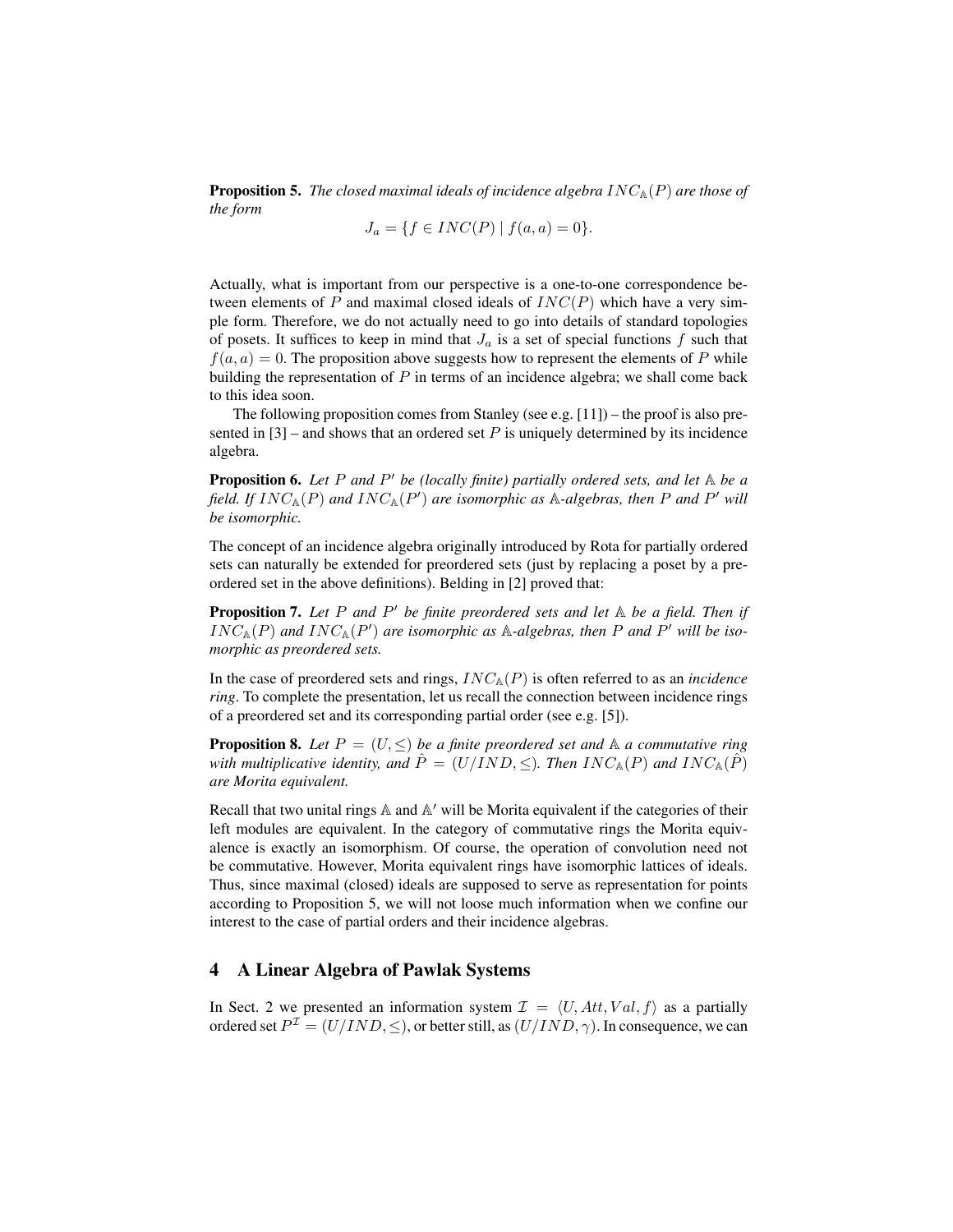associate with every information system its incidence algebra  $INC(\mathcal{I}) = INC(P^{\mathcal{I}})$ . As already mentioned, the points of  $P<sup>\mathcal I</sup>$  correspond to maximal closed ideals of the algebra  $INC(\mathcal{I})$ . Therefore, before we will proceed in this study we introduce some auxiliary concepts allowing us to focus attention upon these ideals. For elements  $a, b$  of a poset  $P$  define

$$
S(a, b) = \{ [c, d] \mid [c, d] \in S(P) \text{ and } a \le c \le d \le b \},
$$
  
\n
$$
J_{S(a, b)} = \{ f \in INC(P) \mid f(c, d) = 0 \text{ for all } [c, d] \in S(a, b) \}.
$$

It is obvious that

$$
J_a = J_{S(a,a)}, \text{ and } a \not\leq b \text{ implies } J_{S(a,b)} = INC(P).
$$

Of course,  $J_{S(a,b)}$  is a closed ideal of  $INC(P)$  for all  $a, b \in P$ , as required.

**Proposition 9.** Let  $\mathcal{I} = \langle U, Att, Val, f \rangle$  *be an information system. Then*  $\mathcal{I}$  *is complete and deterministic if and only if for all*  $a, b \in U$ *, such that*  $a \neq b$ *,*  $J_{S(a,b)} = INC(\mathcal{I})$ *.* 

The property of being deterministic and complete system can also be expressed by means of the operation of convolution. Let us recall that convolution  $f * g$  was defined by

$$
(f * g)(a, b) = \sum_{c:a \leq c \leq b} f(a, c)g(c, b).
$$
 (1)

Hence, given that I is complete and deterministic, if  $a \neq b$  then  $(f * q)(a, b) = 0$  for all f, g. In the case  $a = b$  we obtain  $(f * g)(a, a) = f(a, a)g(a, a)$ . Since the underlying ring A is commutative, we get that for such an information system  $\mathcal I$  the convolution  $*$ is also commutative.

**Proposition 10.** Let  $\mathcal{I} = \langle U, Att, Val, f \rangle$  be an information system. Then  $\mathcal{I}$  is com*plete and deterministic if and only if its incidence algebra* INC(I) *is commutative.*

Thus, incompleteness or nondeterminism of an information system means that the corresponding algebra is not commutative. Although this case is not necessarily desirable in data analysis, it is mathematically much more interesting than the case of complete and deterministic systems. In what follows we analyse the non-commutative cases.

In order to make the presentation less abstract we shall take advantage of the correspondence of incidence algebras with rings of square matrices (e.g.  $[11]$ ), which will allow us to visualise some features of these algebras. In the case of a finite set  $P = (U, \leq),$ we can present P by its incidence matrix  $c_P$  as usual, that is, a square matrix  $n \times n$ , where  $n$  is the number of elements of  $U$ :

$$
\mathfrak{c}_P = [c_{ab}]_{a,b \in U} \quad \text{with} \quad c_{ab} = \begin{cases} 1 & \text{if } a \le b \\ 0 & \text{if } a \not\le b \end{cases}
$$

For example, the incidence matrix of  $(U/IND, \leq)$  from Sect. 2 (see Fig. 1), where  $U =$  $\{[1]_{IND}, [3]_{IND}, [5]_{IND}\}$ , is given by (to simplify the matrix we omit the subscript IND):

$$
\mathfrak{c}_P = \begin{pmatrix} c_{[1][1]} = 1 & c_{[1][3]} = 0 & c_{[1][5]} = 1 \\ c_{[3][1]} = 0 & c_{[3][3]} = 1 & c_{[3][5]} = 1 \\ c_{[5][1]} = 0 & c_{[5][3]} = 0 & c_{[5][5]} = 1 \end{pmatrix}
$$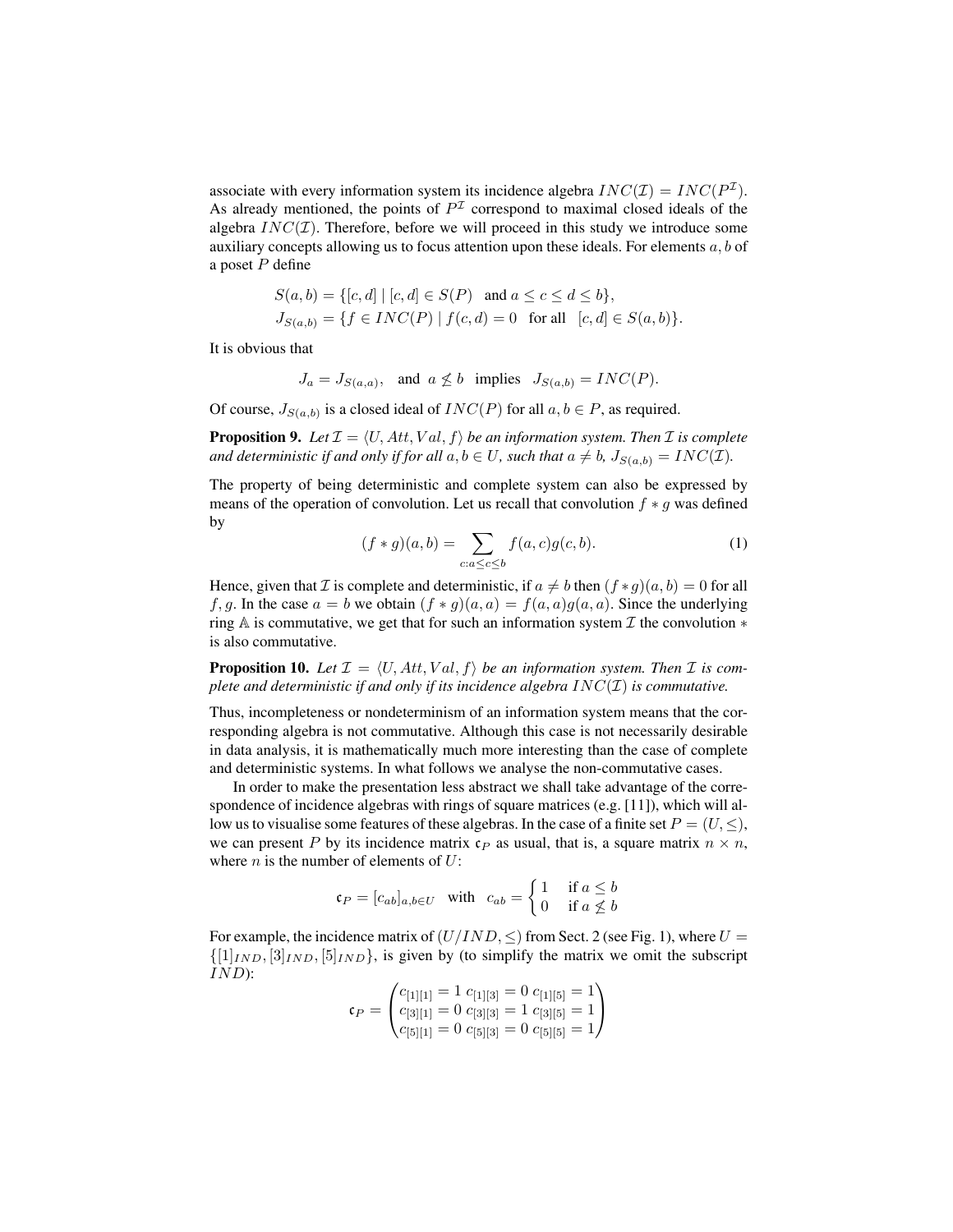As usual, given a commutative ring  $A$  and a finite non-empty set U with n elements, we can consider the associative algebra  $\mathfrak{M}(\mathbb{A})$  of all square  $n \times n$  matrices  $\mathfrak{m} = [m_{ab}]_{a,b \in U}$ with entries from A. As was mentioned in Sect. 3, elements of an incidence algebra  $INC(P)$  of a finite partially ordered set  $P = (U, \leq)$ , can be viewed as  $n \times n$  matrices:

$$
INC(P) = \{ \mathfrak{m} = [m_{ab}]_{a,b \in U} \mid m_{ab} = 0 \text{ if } a \nleq b \}
$$

In other words,  $INC(P)$  is a subalgebra of  $\mathfrak{M}(\mathbb{A})$ . It consists of matrices  $\mathfrak{m}^f$  (labelled by elements of  $INC(P)$ , which are consistent with the incidence matrix  $c_P$ :

$$
\mathfrak{m}^f = [m_{ab}]_{a,b \in U} \quad \text{with} \quad m_{ab} = \begin{cases} f(a,b) & \text{if } a \leq b \\ 0 & \text{if } a \not\leq b \end{cases}
$$

That is, for a finite  $P$  we have

$$
INC(P) = \{ f : U \times U \to \mathbb{A} \mid f(a, b) = 0 \text{ if } x \not\leq y \}
$$

which is isomorphic to

$$
\{\mathfrak{m}^f \mid m_{ab} = f(a, b) \text{ where } f \in INC(P)\}.
$$

For instance, the incidence algebra of our example consists of matrices of the following form:

$$
\mathfrak{m}^f = \begin{pmatrix} f([1],[1]) \in \mathbb{A} \ f([1],[3]) = 0 \ f([1],[5]) \in \mathbb{A} \\ f([3],[1]) = 0 \ f([3],[3]) \in \mathbb{A} \ f([3],[5]) \in \mathbb{A} \\ f([5],[1]) = 0 \ f([5],[3]) = 0 \ f([5],[5]) \in \mathbb{A} \end{pmatrix}
$$

As was proved by Rota  $[3]$ , the elements of  $P$  are in one-to-one correspondence with maximal elements of the lattice of the closed ideals  $J_a$  of  $INC(P)$ . Fortunately, they have a very simple characteristic and we do not need to pay much attention to the standard topology  $\tau$  associated with the poset P. In terms of matrices, elements of  $J_a$ have the form  $\mathfrak{m}^f$  with an additional requirement that  $m_{aa} = f(a, a) = 0$ .

Given representations for points, we now find out how the partial order  $\leq$  is related to the maximal closed ideals. As usual,  $a < b$  means  $a \leq b$  and  $a \neq b$ . We say that b covers a, symbolically  $a \ll b$  if  $a < b$  and no element  $c \in U$  satisfies  $a < c < b$ . Thus, what a Hasse diagram of P actually illustrates is the induced covering relation  $\ll$ . Of course,  $a \nless a$  for all  $a \in U$ .

Since we deal with ideals of  $INC(P)$ , the only operation we have at hand is the product of ideals  $J_a J_b$ :

$$
J_a J_b = \{ \sum f_i * g_i \mid f_i \in J_a, \ g_i \in J_b \}
$$

Previously we introduced closed ideals of the form  $J_{S(a,b)}$ ; so, let us ask when it is true that  $J_a J_b \subseteq J_{S(a,b)}$ . It turns out that this inclusion holds in three simple cases:

1. If  $a \nleq b$ , then for any element  $f \in INC(P)$  it holds that  $f(a, b) = 0$ .

2. If  $a = b$ , then  $h(a, a) = f(a, a)g(a, a) = 0$  and  $h(b, b) = f(b, b)g(b, b) = 0$ .

3. The last case is when  $a \ll b$ :

$$
(f * g)(a, b) = f(a, a)g(a, b) + f(a, b)g(b, b) = 0
$$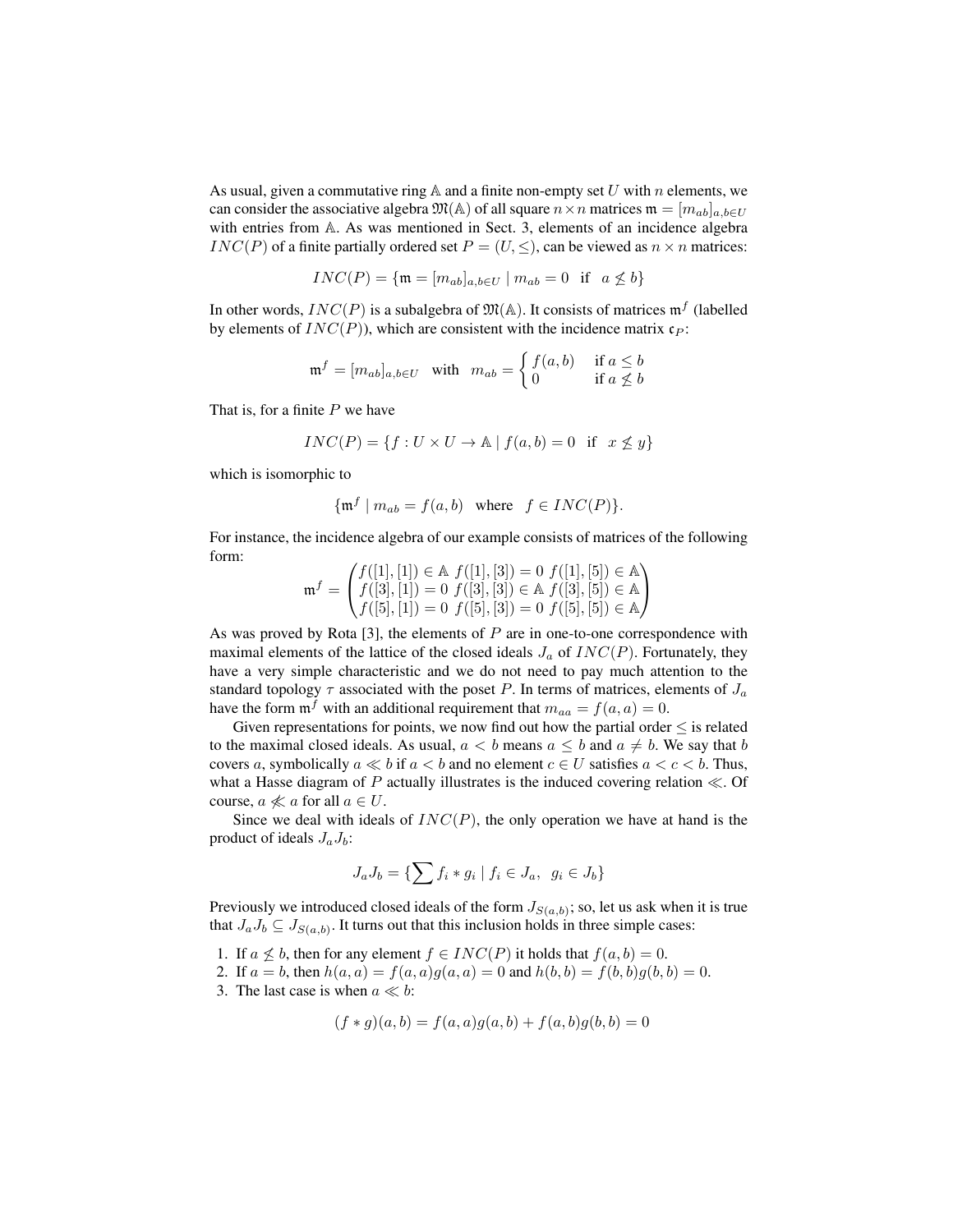The first case may be ruled out by the restriction that  $J_{S(a,b)} \neq INC(P)$ . On the other hand, the other two cases are consistent with the order of P.

In this way we obtained the following order on ideals.

**Definition 9** (Order on Ideals). Let  $INC(P)$  be an incidence algebra of finite par*tially ordered set* P *over a field* A*. We shall say that*  $J_a \sim J_b$  *if* 

$$
J_{S(a,b)} \neq INC(P) \quad and \quad J_aJ_b = J_{S(a,b)}.
$$

*Now define* ≤<sup>J</sup> *to be a transitive closure of* ∼*.*

Generally, when  $a \neq b$  then for every  $f \in J_aJ_b$  it will hold that  $f(a) = 0 = f(b)$ , and  $f(a, b)$  will be some value from A. However, in the case when  $a \ll b$ , we shall also get that  $f(a, b) = 0$ . Thus, if  $a \ll b$ , then  $Z(J_a J_b) = \{[a, a], [b, b], [a, b]\}$  $S(a, b)$  and hence  $J_a J_b = J_{S(a, b)}$ . On the other hand, if  $a \leq b$  and  $a \neq b$ , then  $\{[a, a], [b, b], [a, b]\} \subseteq S(a, b)$ . But  $J_a J_b = J_{S(a, b)}$  and hence  $S(a, b) = Z(J_a J_b) \subseteq$  $\{[a, a], [b, b], [a, b]\}.$  It is possible only when  $a \ll b$ .

Proposition 11. *Let* INC(P) *be an incidence algebra of a finite partially ordered set P* over a field A. Then  $\leq J$  *is a partial order on* J. If we define  $J_a \ll J_b$  when  $a \neq b$ *and*  $J_a$  ∼  $J_b$ *, then* ≪ *will be a covering relation induced by*  $\leq_J$ *.* 

Proposition 12. *Let* INC(P) *be an incidence algebra of finite partially ordered set* P *over a field*  $\mathbb A$ *, and let*  $\mathcal J$  *be a set of closed maximal ideals equipped with*  $\leq_J$ *. Then*  $P$ *and* J *are isomorphic as partial orders.*

The easy computation brings us the following Hasse diagram of  $(\mathcal{J}, \leq_J)$  induced by our example (Fig. 3). Summing up, when we start with an information system  $\mathcal I$  we



Fig. 3. Hasse diagram of  $(\mathcal{J}, \leq J)$ .

can associate with  $\mathcal I$  two incidence algebras: (1) an incidence ring  $INC(P)$  where  $P = (U, \leq)$ , and (2) an incidence algebra  $INC(P')$  where  $P' = (U/IND, \leq)$ . As we know,  $INC(P)$  and  $INC(P')$  are Morita equivalent. Therefore, their granular representations given in terms of maximal closed ideals  $J$  are isomorphic. It can also be derived from Proposition 4 in [3]: For a preordered set  $P = (U, \leq)$  and the corresponding poset  $P' = (U/INC, \leq)$ , their lattices of order ideals  $S(P)$  and  $S(P')$  are isomorphic, which amounts to the isomorphism of the lattices of closed ideals of incidence algebras. Hence, without any loss of important information we can proceed with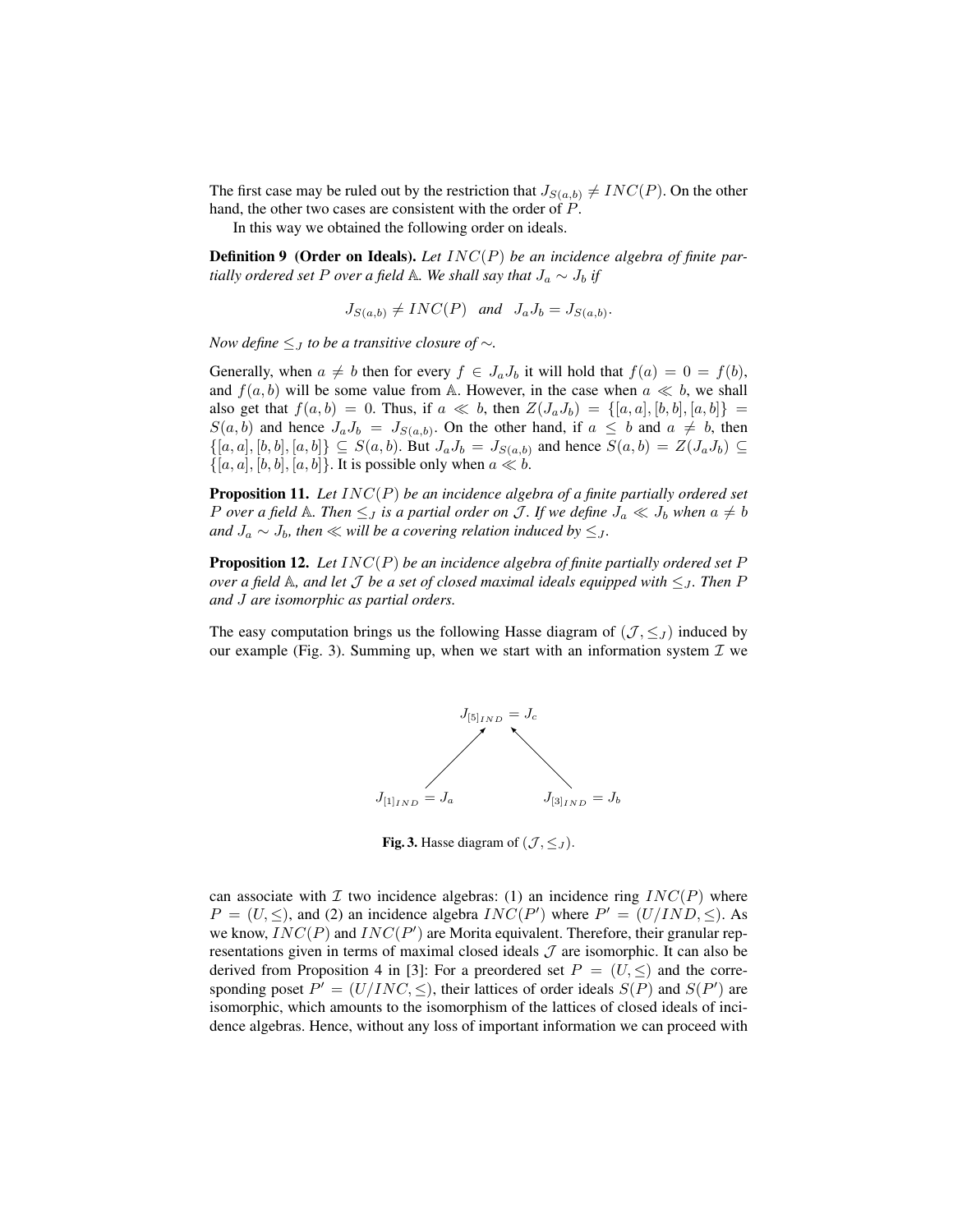$INC(P')$  and use the results proved by Rota to build the corresponding partial order defined on maximal closed ideals.

It is worth emphasising that the above representation works virtually for all structures used in rough sets. Consider e.g. a tolerance space  $(U, T)$  where U is a set of objects and  $T$  is a tolerance relation, that is  $T$  is symmetric and reflexive. Define

$$
T(a) = \{b \in U \mid aTb\} \text{ and } a \le b \text{ iff } T(a) \subseteq T(b).
$$

Then  $\leq$  is a preorder and hence, as presented in the paper, we can produce two incidence rings whose lattices of ideals are isomorphic. Recently, Peters [9] suggested to use perceptual systems instead of information systems when dealing with visual information. The special role is played there by a perceptual tolerance relation which, as in the case of tolerance spaces, is an easy object to representation.

In the last paragraph let us sketch some possible applications of the above algebras. As the reader may know, *interaction* is an emerging paradigm of models of computation. It is supposed to reflect some recent changes in technology such as multiagent systems and object-based distributed systems [4]. However, rough set framework seems to lack theoretical tools to deal with interactions: what we have at hand are standard settheoretical operations (which have already got simple interpretations). In our approach, we not only have an intersection of ideals at hand, but also their product, which may provide a means for modelling some kind of interaction between granules. Of course, the product *has not provided* such a means, but it *may provide* such a tool. Nonetheless, it seems that to deal with the problem of interactions we must at least seek some (conservative) enrichments of rough set framework, what we actually did in the article.

*Acknowledgement.* The research has partly been supported by the grant N N516 077837 from Ministry of Science and Higher Education of the Republic of Poland. Thanks to the anonymous referee for interesting comments.

#### References

- 1. Abrams, G., Haefner, J., Del Rio, A.: Corrections and addenda to "The isomorphism problem for incidence rings". Pacific J. of Mathematics 207 (2), 2002, 497–506.
- 2. Belding, W. R.: Incidence rings of pre-ordered sets. Notre Dame J. Formal Logic 14, 1973, 481–509.
- 3. Doubilet, P., Rota, G. C., Stanley, R. P.: On the foundations of combinatorial theory VI. The idea of generating function. In: Proceedings of the Sixth Berkeley Symposium on Mathematical Statistics and Probability (University of California, Berkeley, CA 1970/1971), Vol. II: Probability Theory, University of California Press, Berkeley, CA 1972. 267–318
- 4. Goldin, D., Smolka, S. A., Wegner, P. (Eds.): Interactive Computation. The New Paradigm. Springer 2006.
- 5. Haack, J.: Isomorphism of incidence rings. Illinois J. of Mathematics 28 (4), 1984, 676– 683.
- 6. Pawlak, Z.: Rough sets. Int. J. Computer and Information Sci. 11, 1982, 341–356.
- 7. Pawlak, Z.: Rough logic. Bull. Polish Acad. Sci. (Tech. Sci.) 35 (5-6), 1987, 253–258.
- 8. Pawlak, Z.: Rough Sets: Theoretical Aspects of Reasoning about Data. Kluwer Academic Publisher 1991.